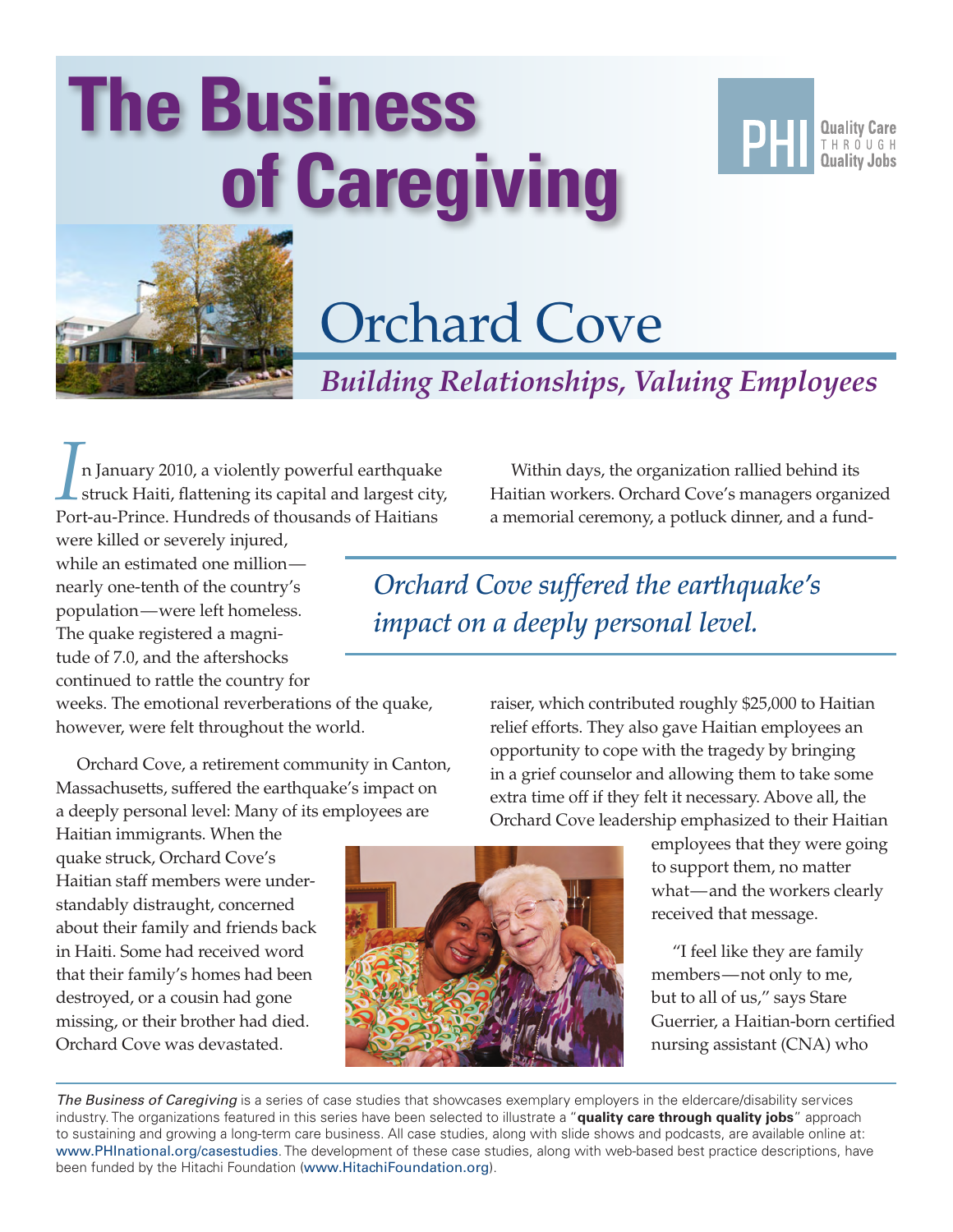## *Orchard Cove has worked hard to create a sense of family and community.*

Pioneer Network, is a "transformation of older adult services based on person-directed values and practices where the voices of elders and those working with them are considered

has worked at Orchard Cove for the last five years. "I feel like they are Haitian," she adds with a laugh. "Sometimes I say, 'They are Haitian, too!'"

### **A Relationship-Centered Workplace**

The organizational culture that enabled Orchard Cove to respond so immediately and sensitively to its Haitian staff wasn't happenstance. It was the result of creating an authentic "relationship-centered" workplace that recognized the importance of everyone who worked and lived there.

Over the last several years, Orchard Cove has worked hard to create a sense of family and community among its frontline staff, supervisors, executive leaders, and residents. In order to bring about that change, Orchard Cove's skilled-nursing floor has undergone a physical and philosophical renovation known broadly as "culture change." Culture change, according to the

and respected." Culture change is ultimately intended to create "better outcomes for consumers and direct-care workers without inflicting detrimental costs on providers," the Pioneer Network further states.<sup>1</sup>

Orchard Cove's culture change work on its skillednursing floor has involved changes in physical infrastructure to create a more home-like environment; the development of a household model of care where

small groups of residents are served by a self-led, decentralized team; and the introduction of primary assignment, whereby the same caregivers provide services consistently to the same residents whenever they are on duty.



Paul Hollings, Executive Director

### **Establishing an Educational Foundation.**

Orchard Cove's culture change efforts were

### **About Orchard Cove**

Founded in 1993, Orchard Cove is a member of Hebrew SeniorLife, a Boston-based organization providing a continuum of care for mostly Jewish seniors throughout the Boston area.

Orchard Cove is a continuing care retirement community (CCRC); its 250 employees—including 36 CNAs—provide a wide range of support services for its residents. There are 227 independent living apartments for residents who do not need personal assistance, 28 "Assistance in Living" units for residents who require help with activities of daily living (ADLs), and a 45-bed skilled-nursing floor for residents with more comprehensive long- or short-term care needs. The majority of Orchard Cove's CNAs—25 of them—work on the skilled-nursing floor; the rest support residents in the assisted living units.

informed—and, in many ways, enhanced—by its participation in the PHI Center for Coaching Supervision and Leadership (CCSL), a program designed to help eldercare and disability service organizations build leadership, communication, and problem-solving skills.<sup>2</sup> Paul Hollings, Orchard Cove's executive director, has said that the supervision and communication skills training introduced to his facility provided an "educational foundation" for culture change. CCSL tied together the many culture change initiatives that have recently debuted at Orchard Cove, focusing them around a theme which, today, has become Orchard Cove's guiding philosophy: "It's all about relationships."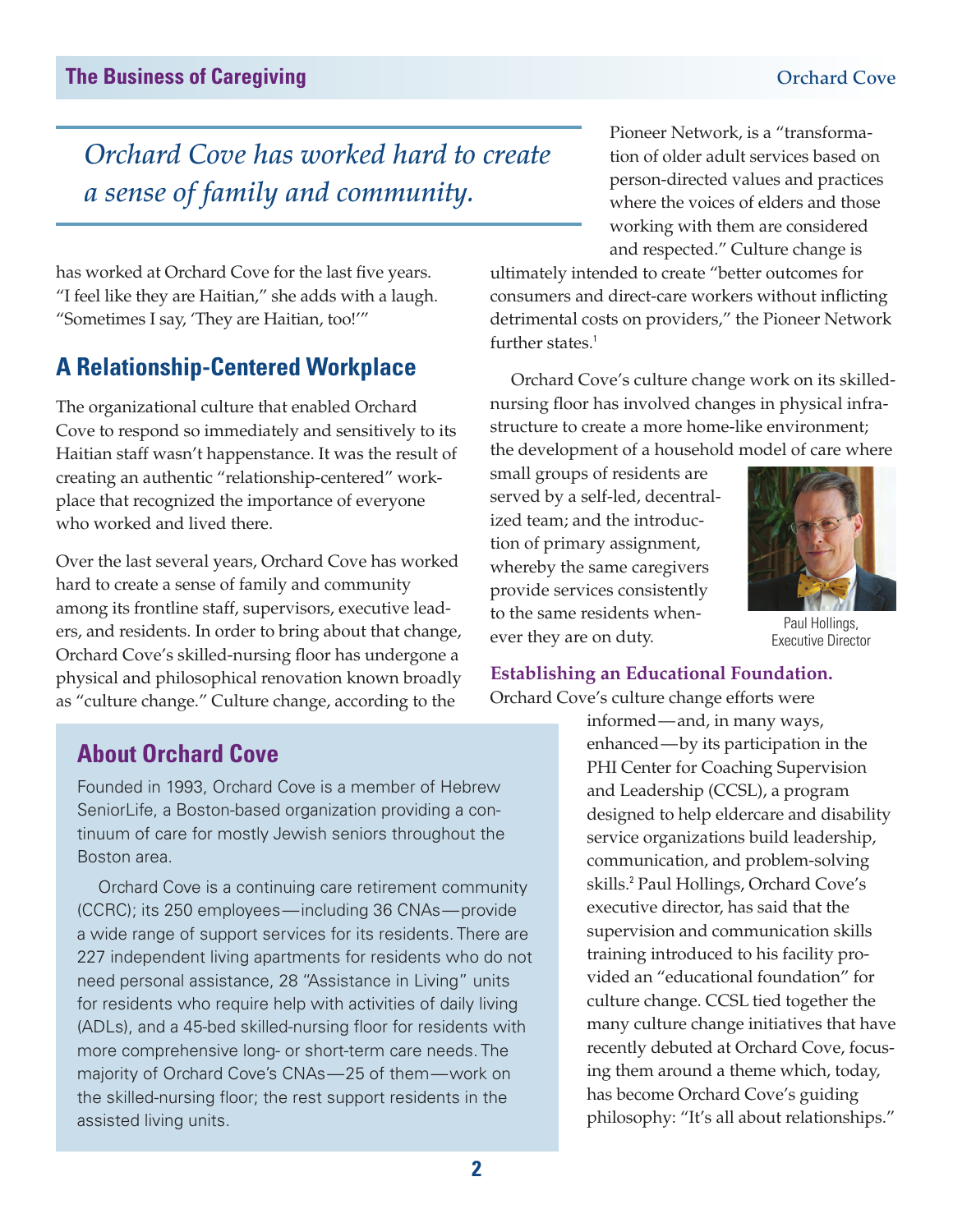# *"Culture change is all about how we get*

*– Paul Hollings, Executive Director*

institutional and more residentcentered. Instead of being told when they have to eat and sleep, for example, residents living on Orchard Cove's skilled-nursing floor are now given a great deal of freedom: they are able to wake up whenever they

choose, stay up late if they feel like it, and eat when they get hungry, not because the clock says it's lunch time. The opportunity to make these choices gives the residents at Orchard Cove the freedom and independence that is essential to living a meaningful and empowered life.

Some of the other ways that Orchard Cove has made its skilled-nursing floor feel less institution-like include changes in the way teams are organized, staff are assigned, and relationships are supported.



Director of Nursing

*along with each other."*

Hollings reiterated that point during a CCSL conference in 2010. "Culture change is all about how we get along with each other, how we get along with the residents, the families…everything's about relationships. Coaching provided a model for us to think about how we all relate with each other—how to do it more effectively—so that we provide better quality of life for the residents." That improved quality is evident in the substantial, measurable changes Orchard Cove has achieved on its skilled-nursing floor since 2008, including decreases in urinary tract infections, falls, pressure ulcers, and depression (see "Experiencing Tangible Results," page 10).

# **Beginning the culture change journey**

Starting around 2005, Orchard Cove launched a journey toward full-scale culture change. The decision to pursue culture change arose after Deb Symonds joined Orchard Cove as its director of nursing. Both

Symonds and Hollings were familiar with the concept, due largely to their involvement with the Pioneer Network, a national organization that promotes culture change. Symonds was especially enthusiastic

about changing the culture of Orchard Cove's skillednursing floor to give residents more choice, selfdetermination, and dignity, notes Jim Quinn, Orchard Cove's human resources director. "She provided the energy to keep [culture change] moving."

Part of Orchard Cove's culture change journey involved making the skilled-nursing floor feel less **Primary Assignment**

Shortly after joining Orchard Cove as its director of nursing, Symonds introduced the concept of "primary assignment" in order to help create a high-quality living experience for residents of the skilled-nursing floor. Also known as consistent assignment, primary assignment ensures that, whenever possible, residents receive care from the same CNAs and nurses each day.

*Starting around 2005, Orchard Cove launched a journey toward full-scale culture change.* 

> As she began her new job at Orchard Cove, Symonds says that the introduction of primary assignment was "non-negotiable"—she had seen firsthand how much it improved the quality of care from her previous job experiences at other nursing homes and hospitals. Orchard Cove's CNAs took to the concept almost immediately; within one or two months of its debut,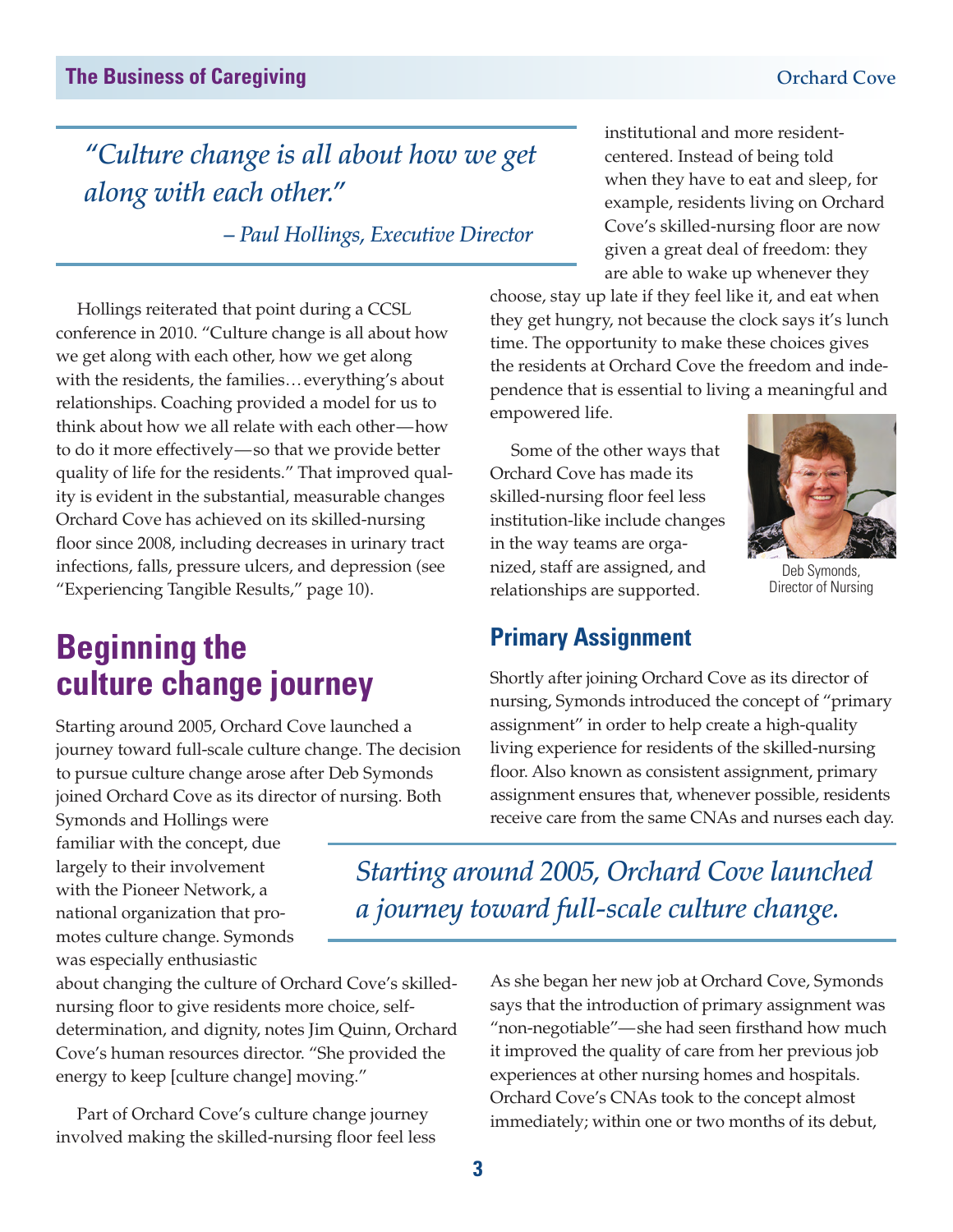*Primary assignment has allowed CNAs and nurses to develop a deep familiarity with the residents they care for.* 

primary assignment was running smoothly throughout the skilled-nursing floor.

Primary assignment has allowed CNAs and nurses at Orchard Cove to develop a deep familiarity with the residents they care for, Symonds says. For example, caregivers are better able to learn residents' wants and needs since they see them nearly every day. Orchard Cove's CNAs and nurses are also able to more easily notice even minor changes in residents' health status. By developing long-lasting relationships between residents and their caregivers, Orchard Cove has fostered an environment in which quality of care is extremely high.

An added benefit of primary assignment is its impact on job quality. For CNAs, the opportunity to establish on-going relationships with residents is an emotionally fulfilling and empowering experience. "We see [each resident] as a person as opposed to just a patient," says Emily Mabia, the unit secretary of Orchard Cove's skilled-nursing floor. "Building relationships makes each day exciting and new."

deeper understanding of the residents' lives.

CNAs first receive training on how to conduct interviews; then they ask their assigned resident details about his or her life experiences and interests. After the

interviews, CNAs prepare an oral presentation about the resident, which they deliver in front of an audience that can include fellow CNAs, nurses, doctors, rehabilitation staff, administrators, and the resident who is being profiled, using the resident's personal items as visual aids, if needed.

The Getting to Know You program has been a positive experience for Orchard Cove's nursing home staff. Before the program began, Hollings notes, staff did not have a structured way to learn about residents' experiences, accomplishments, and histories. As a result, they often didn't learn these details until it was too late.

"I've been working in nursing homes for 25 years," Hollings says, "and what always frustrated me was, you'd go to [residents'] funerals and you'd learn about these people and see the photographs—but you never learned about [them] when they were with you." Getting to Know You was created, in part, to rectify that.

### **"Getting to Know You" Program**

Those relationships have been greatly enhanced by Orchard Cove's "Getting to Know You" program. Instituted shortly after primary assignments, the program involves CNAs interviewing residents and their family members in order to get a



Combined with primary assignment, the Getting

to Know You program has resulted in strong relationships between Orchard Cove staff and residents. Both initiatives have ensured that Orchard Cove's caregivers know their residents' preferences and medical and social histories, helping CNAs to provide individualized care and support. As a result,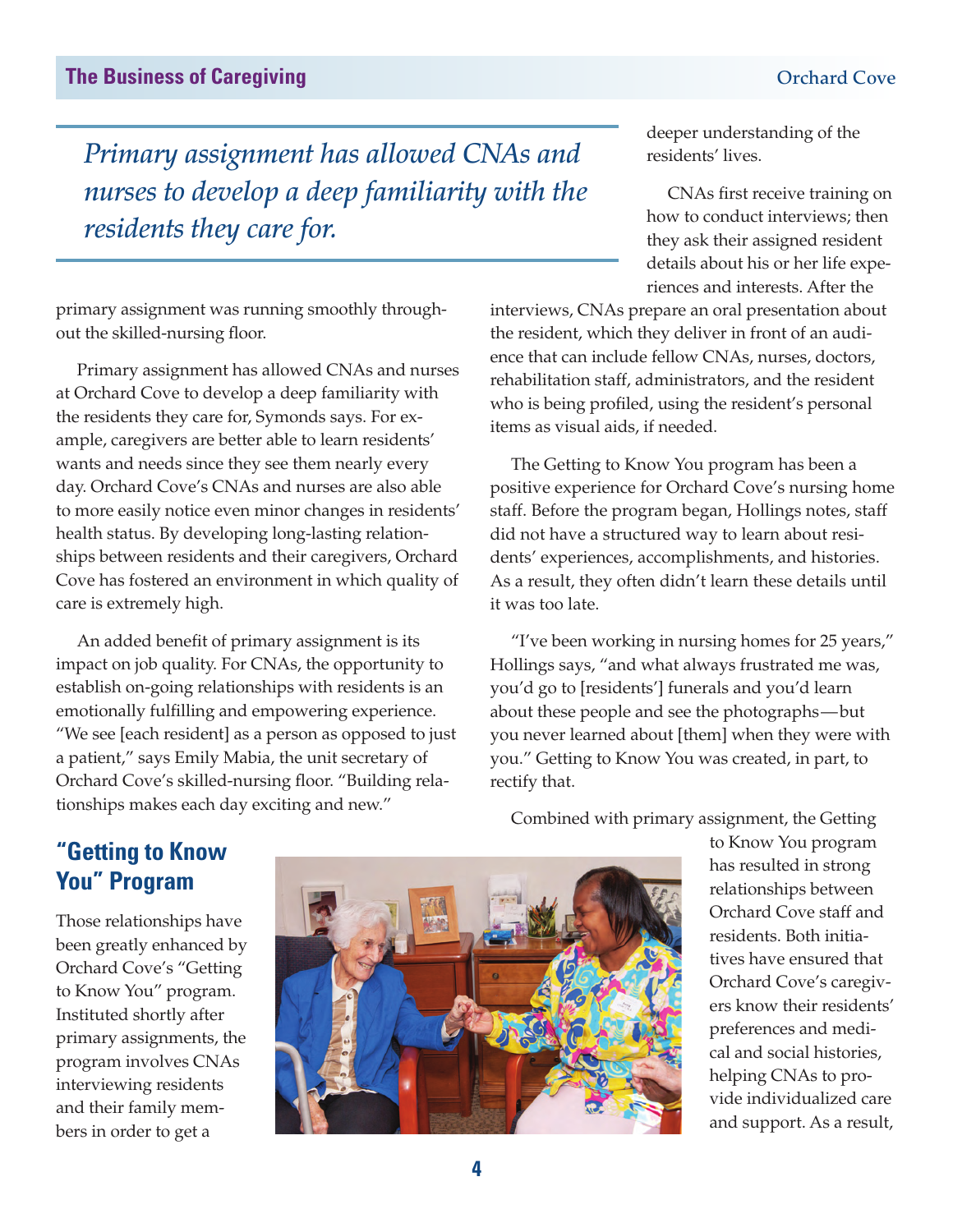residents experience a better overall quality of life and CNAs have a better work experience.

### **Grieving Together**

Another part of Orchard Cove's culture change journey is the increased attention paid to supporting its staff, residents, and residents' families when someone on the skilled-nursing floor dies. "We've stopped hiding death; we acknowledge it more openly," Hollings says. Quarterly memorial services are held to give caregivers and family members the opportunity to celebrate the lives of any residents who died during that time.

"Frankly, when someone dies, it's really tough

*Orchard Cove's open acknowledgement of death gives its workers an outlet for their grieving and coping.* 

on the staff that's been caring for them," Hollings explains. "Just acknowledging it more up front, and providing support for the families, I think, by nature, provides support for the staff as well. We're talking about it, as opposed to just saying, 'Well, it's happening; let's deal with it and move on.'"

Nationally, direct-care workers suffer from one

of the highest depression rates of any professional group, according to the Substance Abuse and Mental Health Services Administration. Orchard Cove's open acknowledgement of death gives its workers an outlet for

their grieving and coping, which is essential to maintaining strong mental health and being able to continue to provide high-quality, relationship-centered care over many years.<sup>3</sup>

### **Introduction of the Household Model**

In June 2009, Orchard Cove transformed three wings of its skilled-nursing floor into "households," each run by its own leadership team that includes CNAs, nurses, and



Jim Quinn, Director – Human Resources

physical therapists. Employees "now participate in the running of the household—it's not just a nurse manager or nurse supervisor telling them what to do," says HR Director Jim Quinn.

Each household has forged its own identity in the years since the household model debuted. Quinn says

> that certain aspects of nursing home life, including eating assistance and recreational activities, differ from household to household—it all depends on the preferences of the residents. Quinn says that the household model positions Orchard Cove to provide the best care to its residents, since the residents are

communicating to the household leadership teams how exactly they want things done. And, he adds, the leadership teams benefit from the household model by gaining a sense of empowerment.

"They all participate and have a say," Quinn says, referring to the leadership team members. "It's very interactive, very cooperative, very collaborative."

*Leadership teams benefit from the household model by gaining a sense of empowerment.* 

### **Changes to the Physical Layout**

Orchard Cove has also made physical alterations to the skilled-nursing floor. For example, in 2010 it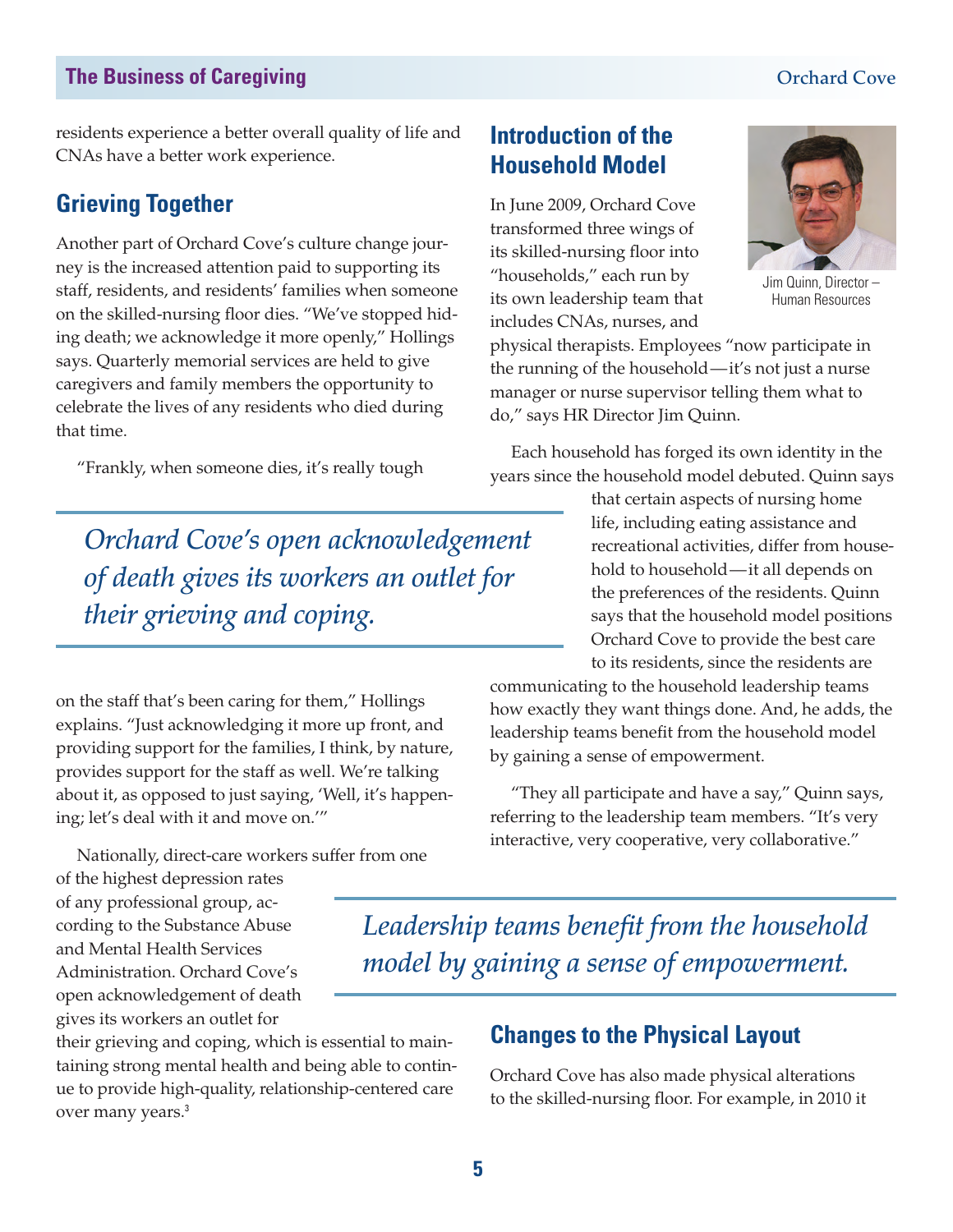### **The Business of Caregiving Cover 2012 12:30 The Business of Caregiving Cover 2013**

knocked down its bulky nursing station, making the entire area seem more open and friendly-looking. "It makes for just a nicer-looking environment," Hollings says. "It looks more residential now, instead of having that monstrous nursing station."

*The changes communicate to residents that this is their home, a place where they can continue to live comfortably.*

Additionally, one of Orchard Cove's nursing home households constructed a homey, welcoming "country kitchen." Quinn says that residents frequently bring

their families into the country kitchen to play board games or watch television together. "It doesn't look like part of a nursing home; it looks like a great room in someone's house," Quinn notes.

Indeed, the entire point of such renovations is to make the skilled-nursing floor look and feel more like "home." The changes communicate to residents that this is their home, a place where they can continue to live comfortably, rather than feeling that their illnesses or disabilities have confined them to an institution where they are waiting to die.

The importance of a homelike quality in nursing homes has been increasingly recognized by the Centers for Medicare and Medicaid Services (CMS) in recent years. CMS's interpretive guidelines now include language stating that long-term care facilities must provide residents with a "safe, clean, comfortable and homelike environment."

## **Enhancing culture change through the PHI Coaching Approach**SM

Orchard Cove's participation in the PHI Center for Coaching Supervision and Leadership (CCSL) began in the fall of 2007, when the organization was still in the early stages of its culture change journey. Although the initial changes such as primary assignment had been successful, Orchard Cove's leadership

planned to make deeper and more profound changes that they felt staff might find threatening or disruptive. They were, thus, intrigued when members of the

### **PHI Coaching Approach: Core Skills**

The PHI Coaching Approach helps organizations — and the individuals in those organizations — build core communication skills that are essential to strengthening organizational relationships and managing change:

- **Active Listening:** Using body language, paraphrasing, and asking clarifying questions to listen attentively and ensure understanding.
- **Self-Management and Self-Reflection: Being conscious** of assumptions and biases, and setting aside emotional reactions that can get in the way of hearing someone else's perspective.
- **Clear, nonjudgmental communication:** Communicating clearly and directly about expectations or concerns while using language free of blame and judgment.
- **Collaborative Problem Solving:** Using critical thinking and communication skills to build effective teams, ensure accountability, and resolve problems.
- **Participative Leadership:** Engaging and empowering staff at all levels to participate in envisioning and implementing a respectful, relationship-centered culture.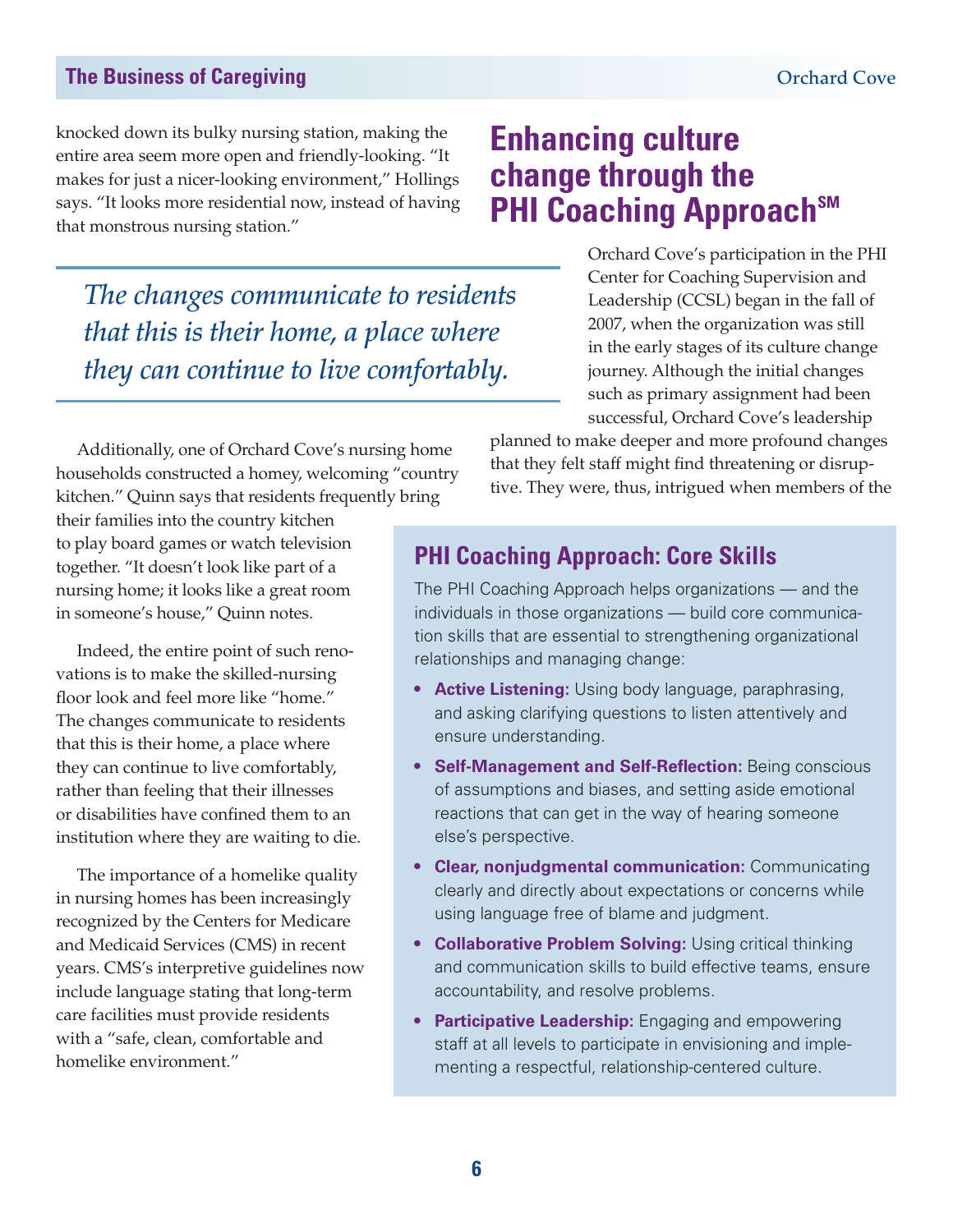PHI Training and Organizational Development team visited the facility to make a case for participating in a PHI grant-funded CCSL project.

### **Program Parameters**

The CCSL program would train executive leaders and supervisory staff in the PHI Coaching Approach to Supervision, a set of communication and problemsolving skills designed specifically to strengthen relationships in the workplace (see "PHI Coaching Approach: Core Skills," page 6).

### **PHI Coaching Approach Training**

Orchard Cove selected four employees—HR Director Jim Quinn, Admissions Coordinator Nita Aines, Director of Education Denise Seward, and Registered Nurse Michelle Rubenstein—to be trained in the PHI Coaching Approach to Supervision (also known as PHI Coaching Supervision<sup>SM</sup>). These four individuals commuted to the PHI CCSL office in Philadelphia, Pennsylvania, for regular train-the-trainer sessions with PHI staff.

*Executive leaders were impressed with how neatly the PHI Coaching Approach tied into the overall culture change philosophy.*

In particular, supervisors would be trained in a set of core skills—active listening, self-reflection and selfmanagement, clear communication without blame or judgment, collaborative problem solving, and participative leadership—that would improve their ability to support and empower staff during Orchard Cove's deeper implementation of culture change.

Orchard Cove's executive leaders came away from the meeting impressed with how neatly the PHI Coaching Approach tied into the overall culture change philosophy this approach to organizational change was also "all about relationships." Hollings says he saw coaching as "a solid plat-

form and foundation [from which] to pursue—and refine the ideas of—culture change… . I liked the fact that it emphasized that people are still accountable it wasn't just this sort of touchy-feely, be-nice-to-yourstaff thing," he continues. "It was about being more effective. It was respectful to staff, but it was also respectful to the needs of the organization."

Jim Quinn recalls being more than a little anxious as he and his fellow trainers took the train down to Philadelphia for their first session. But by their final session, something had clicked. Quinn says that he and his fellow trainers "felt that we had

been well trained, and we were dying to try [the PHI Coaching Supervision training] out on our employees back at the facility."

By the summer of 2008, the four trainers were fully versed in the language and philosophies of the PHI Coaching Approach. In September, they began to train nurses, most of whom work on the skilled-nursing

*"The PHI Coaching Approach was respectful to staff, but it was also respectful to the needs of the organization."*

*– Paul Hollings, Executive Director*

floor, followed by the rest of Orchard Cove's supervisory staff, such as dining managers. The four trainers ran two-day training sessions, teaching the skills of Coaching Supervision using role plays, demonstrations, and other activities. After a series of four twoday trainings, roughly 50 Orchard Cove employees had received instruction in PHI Coaching Supervision.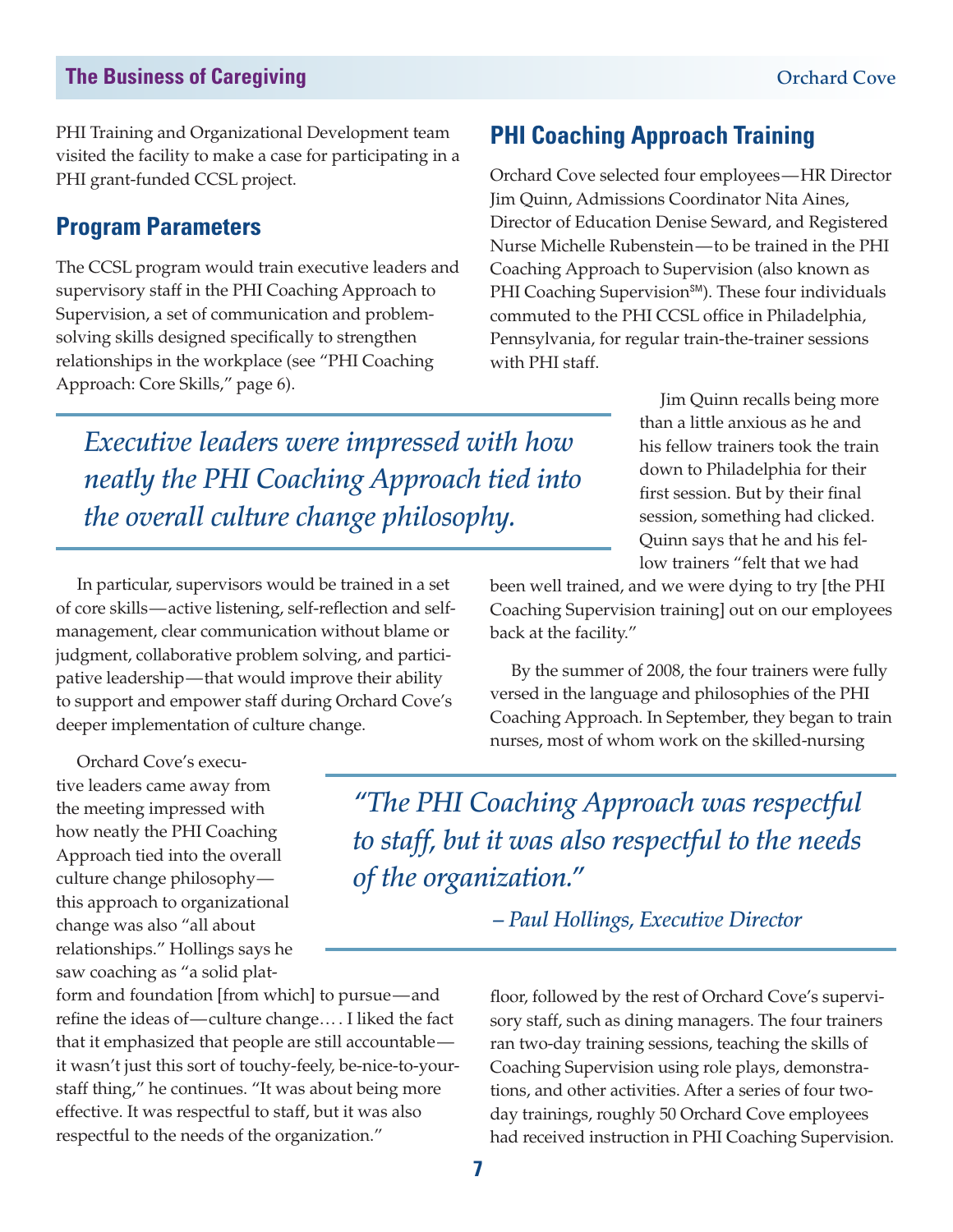Quinn says that he knew the coaching training was going to be a success when supervisors began to approach him and his fellow trainers for suggestions on how to deal with difficult situations—sometimes they would even ask Quinn to do an impromptu role play to prepare for the conversa-



tions they were about to have with frontline caregivers. "That was great!" he says. "Holy cow, we didn't know some of these folks got it. And I guess, to pat ourselves on the back, maybe we [did] a better job on these two-day trainings than we thought we [had]. We're actually getting through to people."

### **Introducing Coaching Communication**

In part because of the enthusiasm created through training supervisory staff in the PHI Coaching Approach—and the recognition that communica-

*"CNAs now have more confidence in their ability to productively articulate any problems or issues they may be facing."*

*– Paul Hollings, Executive Director*

tion skills are essential to relationship-building—the Orchard Cove administration decided by the end of 2009 that all staff, not just managers and supervisors, should be fluent in the communication skills found in the PHI Coaching Supervision training.

The four trainers developed a one-day training session based on the PHI Coaching Approach to Communication. They called this one-day training "Coaching Communication," and the training was deemed mandatory for all Orchard Cove staffand others—who worked at least 24 hours a week. Approximately 115 of

CNAs as well as dining staff

these staff members were trained during the first half of 2010, and most received "booster" training sessions in Coaching Communication during the third and fourth

quarters of 2010. These trainings all took place on campus during work hours, and trainees were paid for their time.

### **A More Confident Staff**

Hollings says that the decision to extend Coaching Communication training to all Orchard Cove staff has had an empowering effect, particularly on its frontline caregivers.

"CNAs now have more confidence in their ability to productively articulate any problems or issues

> they may be facing, so they speak up much more frequently than before," Hollings says. "And since they know their supervisors have received the same communications training, frontline caregivers are more confident that their voices will be heard by their superiors," Hollings concludes.

**Better Advocates for Residents.** "Because CNAs are more confident, they can provide better care for their residents," Symonds says. She has noticed that newly empowered CNAs have assumed what she calls an "advocacy role" for residents since Coaching Communication began.

As an example, Symonds said that one CNA on the skilled-nursing floor recently went to the kitchen to register some of her concerns. The CNA said that some members of the dining staff were not treating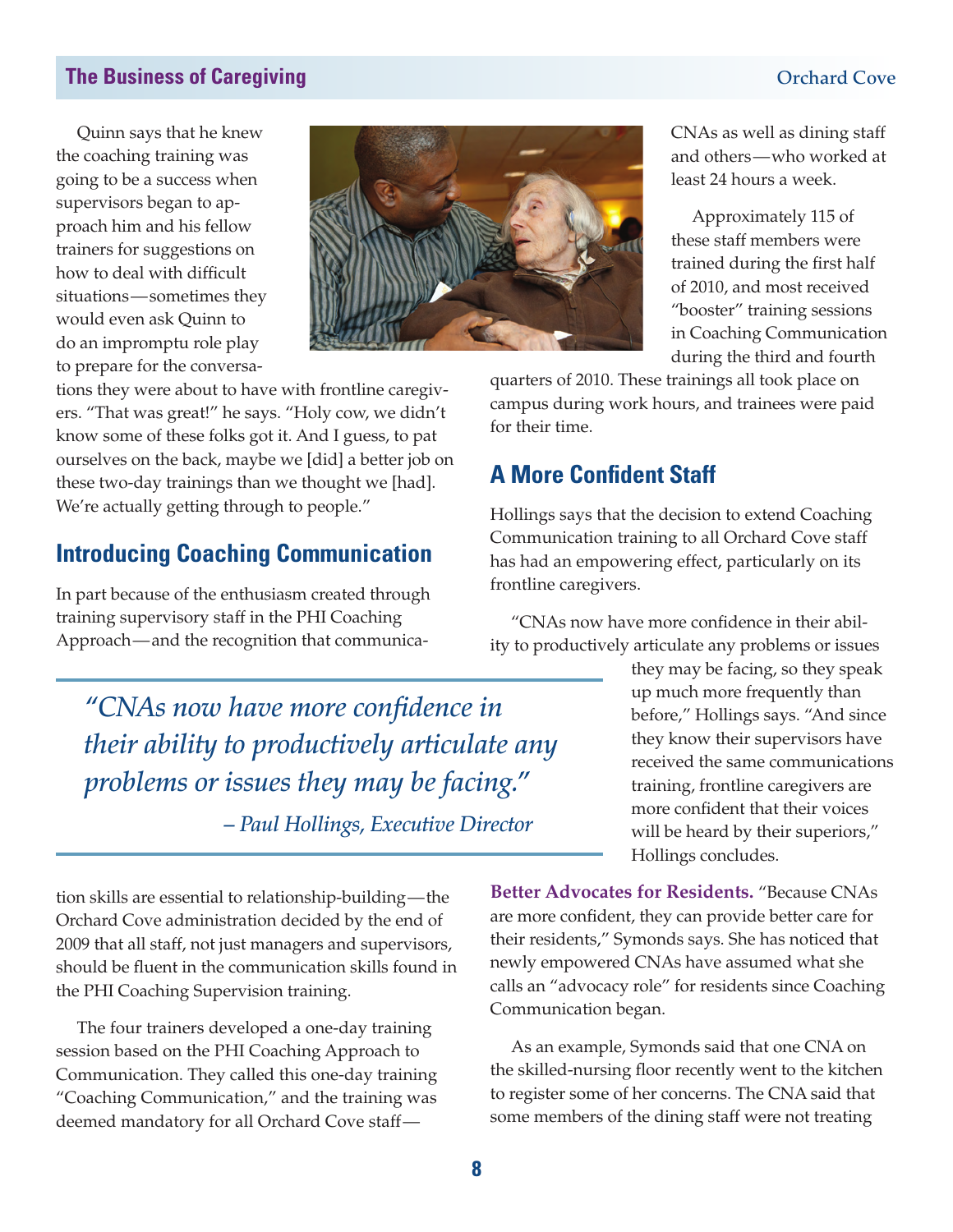residents as well as they should; she argued that residents had worked hard all their lives and deserved to be regarded as "kings and queens" during their twilight years. The CNA would almost certainly not have thought of voicing her opinion so pointedly—yet also so calmly and articulately—before undergoing Coaching Communication training, Symonds asserts.

*Coaching Comunication training is uniquely suited to working in the highpressure environment of a nursing home.* 

Indeed, Coaching Communication has become a pervasive component of the Orchard Cove culture so ingrained, in fact, that CNAs are able to remind each other to follow the lessons of Coaching Communication simply by uttering the three letters P-H-I.

"When we see someone, like a new employee, being a little rude, we just say P-H-I," says Stare Guerrier, a CNA who has worked at Orchard Cove for the last five years. "And I see a lot of improvement."

**Improved Efficiency.** As staff throughout the organization have developed better communication and problem-solving skills—and feel empowered to use those skills—Orchard Cove has experienced greater efficiency as well.

Quinn recalls a recent incident on Orchard Cove's Assistance in Living floor where a CNA was confronted with a difficult mechanical issue. Since the nurse manager was taking time off that day, the CNA was forced to confront the problem by herself which she did to perfection, Quinn says. "She inter-

acted with a couple other people, she gave them the correct information when maintenance came up to see what was going on, she was able to tell them what she did and how she did it."

"This is an employee," Quinn continues, "who, maybe a year or two ago, would have been the aide who crossed her arms and said, 'Well, it's not my job.' We were talking about it the next day, and we said: 'You know something, that's an empowered employee. That's someone who is comfortable in her ability to take care of situations like this.'"

> Hollings, the executive director, says that Coaching Communication training is uniquely suited to working in the high-pressure environment of a nursing home. "We're jammed into a small space with a lot of things that need to be decided quickly, a

lot of emergency situations … and I think that giving people the tools to address things more constructively in a high-stress situation helps enormously," he concluded.

### **The Future of the PHI Coaching Approach**

Hollings and other Orchard Cove employees say that they have worked hard to ensure that the positive developments that have sprung from the PHI Coaching Supervision and Coaching Communication training will remain sustainable over the long term.

For example, directors at the management level include a brief presentation of a specific Coaching Supervision lesson during their weekly meetings. The presentations serve as reminders to continue using Coaching Supervision skills; Quinn likens them to mini-booster sessions.

The rest of the Orchard Cove community is also constantly reminded of the importance of Coaching

*The community is constantly reminded of the importance of Coaching Communication via posters and bulletins posted.*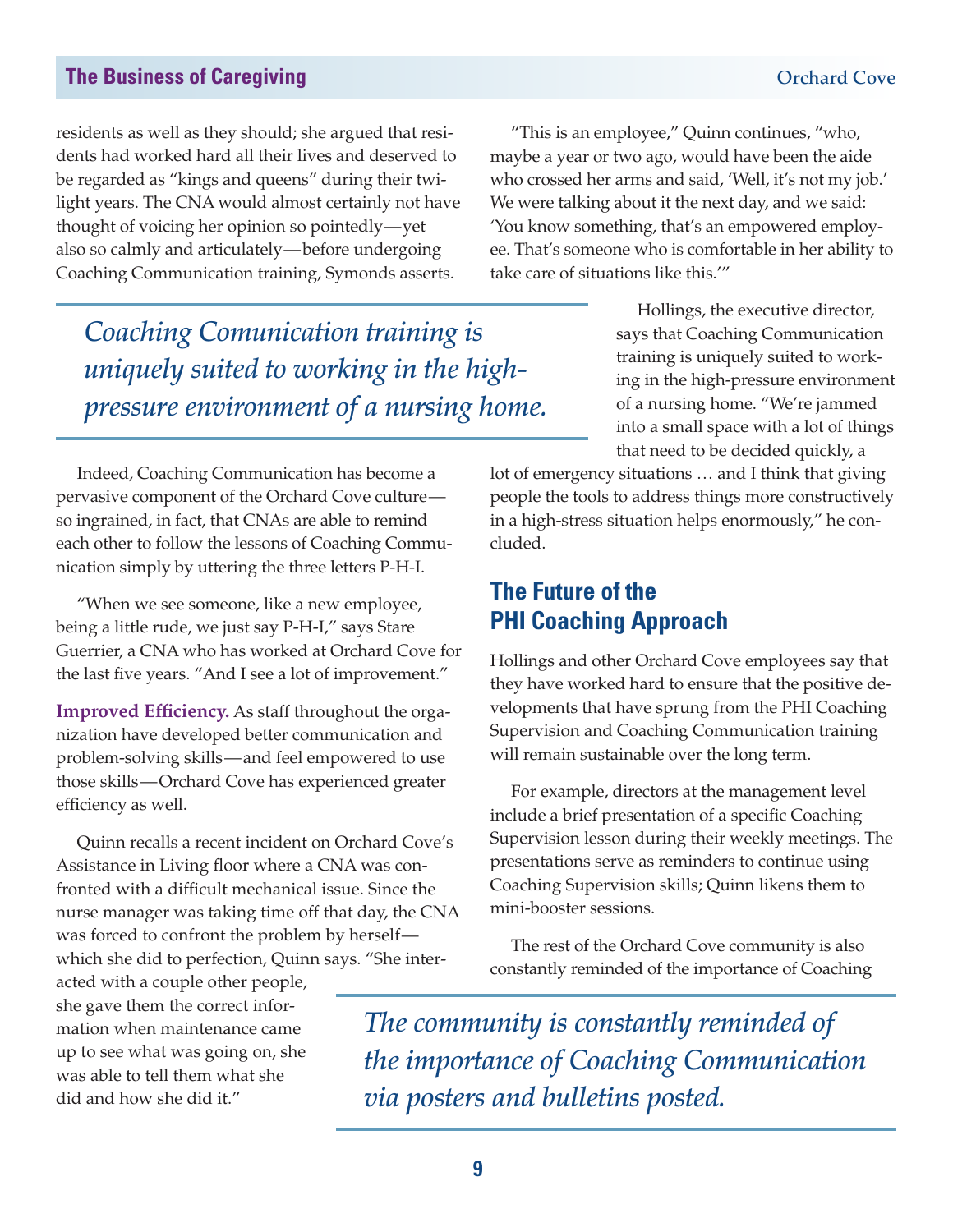Communication via posters and bulletins posted throughout the facility, even in Orchard Cove's restrooms. Symonds says that these physical reminders are a way of "just kind of keeping [coaching] in everybody's face."



Orchard Cove's

administrators have found that culture change—and the PHI Coaching Approach—can only be effective and sustainable over the long haul if supervisors and CNAs are constantly reminded to use their skills and to pay attention to the individual. Whether it's a peer, a supervisee, or a resident, listening carefully and

responding constructively are two keys to ensuring that staff are supported, effective, and accountable.

then culture change uses those skills to embrace good relationships—all relationships, whether it's my relationship with the staff, or the staff's relationship with the residents, or the staff's relationships with each other, or with their families, or between departments. It just goes across the board, you know?"

*There is much less "excitable communication" occurring between co-workers.*

"It's easy to get into 'institutional creep,'" Symonds says, re-

ferring to the phenomenon that occurs when a nursing facility falls back into the previous, outdated model of care delivery: one that is regimented instead of persondirected, one that treats workers as mere cogs in a machine instead of empowering them. "You have to come up with new and creative ways to keep people interested and make sure we're capturing all the new [employees] coming into the system," she says.

# **Experiencing tangible results**

### **A More Respectful Workplace**

The combination of culture change and the PHI Coaching Approach has made Orchard Cove's skillednursing floor a better place to live and work, according to its employees. Many of them say that the atmosphere at Orchard Cove has vastly improved,

There is much less "excitable communication" occurring between co-workers now, Symonds says. Coaching—especially the one-day PHI Coaching Communication curriculum—emphasizes skills such as "pulling back" to evaluate a situation, rather than immediately "reacting" with anger or other emotions.

Hollings adds that by equipping staff with the skills they need to interact with each other more effectively, the PHI Coaching Communication training has resulted in a far more efficient—and cost-effective workplace than before. "The less time you waste in unproductive conflicts, the more time you have to provide residential care," he notes.

### **Improved Relationships**

"Coaching has made my life easier because I always try to think of the other person I'm interact-

due largely to stronger and more respectful relationships between everyone in the community.

"Coaching Supervision and communication skills support and foster good relationships," says Director of Nursing Deb Symonds. "And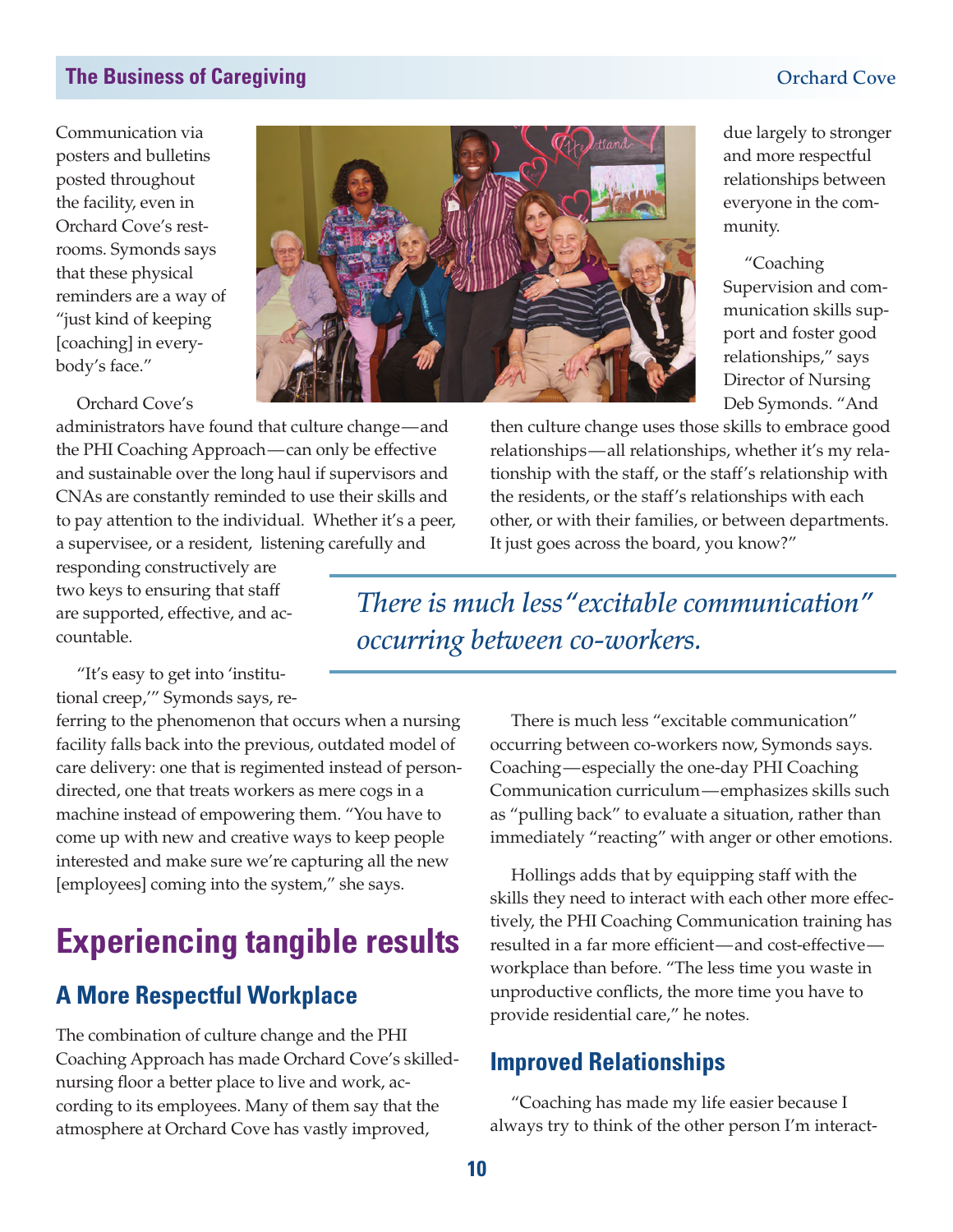ing with," says Emily Mabia, unit secretary for the skilled-nursing floor. "I might not agree with them; I might not find that whatever they're doing is right. But [Coaching Communication] gives me that calmness that we can [use to] work together in whatever situation. And I carry that from my



Emily Mabia, Unit Secretary– Skilled Nursing

work home with me, and just in general life, it gives me a lot of calm."

This sense of "calm" that Coaching Communication creates also makes it easier to forge meaningful relationships with residents, Mabia says. Coaching Communication, she says, "makes your days calmer,

better—and relationships grow from this aspect." The relaxed, easeful confidence that the PHI Coaching Approach fosters in CNAs allows them to take the time to really get to know residents, which leads to greater job satisfaction, Mabia says.

CNA Stare Guerrier agrees with Mabia's assessment. "We have learned how to pull back, to take a deep breath—the approach is more calm," Guerrier says, observing that workers are friendlier with each other in general since the training.

*"Coaching Communication makes it easier to forge meaningful relationships with residents."*

*– Emily Mabia, Unit Secretary*

### **Job Satisfaction**

Guerrier says that since her supervisors attended the PHI Coaching Supervision training, she no longer feels that they look down on her for being a CNA. Instead, she believes that they see her more as an equal.

"I see my supervisors as brothers and sisters, or fathers and mothers—they see what's going on and

they try to help us do our jobs better," she states. Similarly, the very visible effects of culture change have shown Guerrier and the rest of the CNAs—that Orchard Cove's management truly cares about them, which makes them more committed to doing a good job.



Stare Guerrier, CNA

"They've invested money in us to see us become

*"We have learned how to pull back, to take a deep breath—the approach is more calm."*

*– Stare Guerrier, CNA*

"Before there was more gossip—now it's more open… . [N]ow I feel like [Orchard Cove] is a family," Guerrier says. Whenever she sees someone in the facility who is having a bad day, she tries to make them smile or laugh. Before, Guerrier says, she would not have felt that same level of closeness with her fellow CNAs. Now, "there's more talking on the floor," she remarks. "We speak to each other. We smile."

better—better employees, better citizens," she says. "We don't feel like we are only here to do a job. We are important too."

Deb Symonds adds that, due to culture change and the PHI Coaching Approach skills

that have been implemented throughout the organization, direct-care staff now have "a sense of their importance in the team, and their importance in the lives of our residents, and their ability to speak up and advocate for them."

According to a 2010 staff satisfaction survey, 87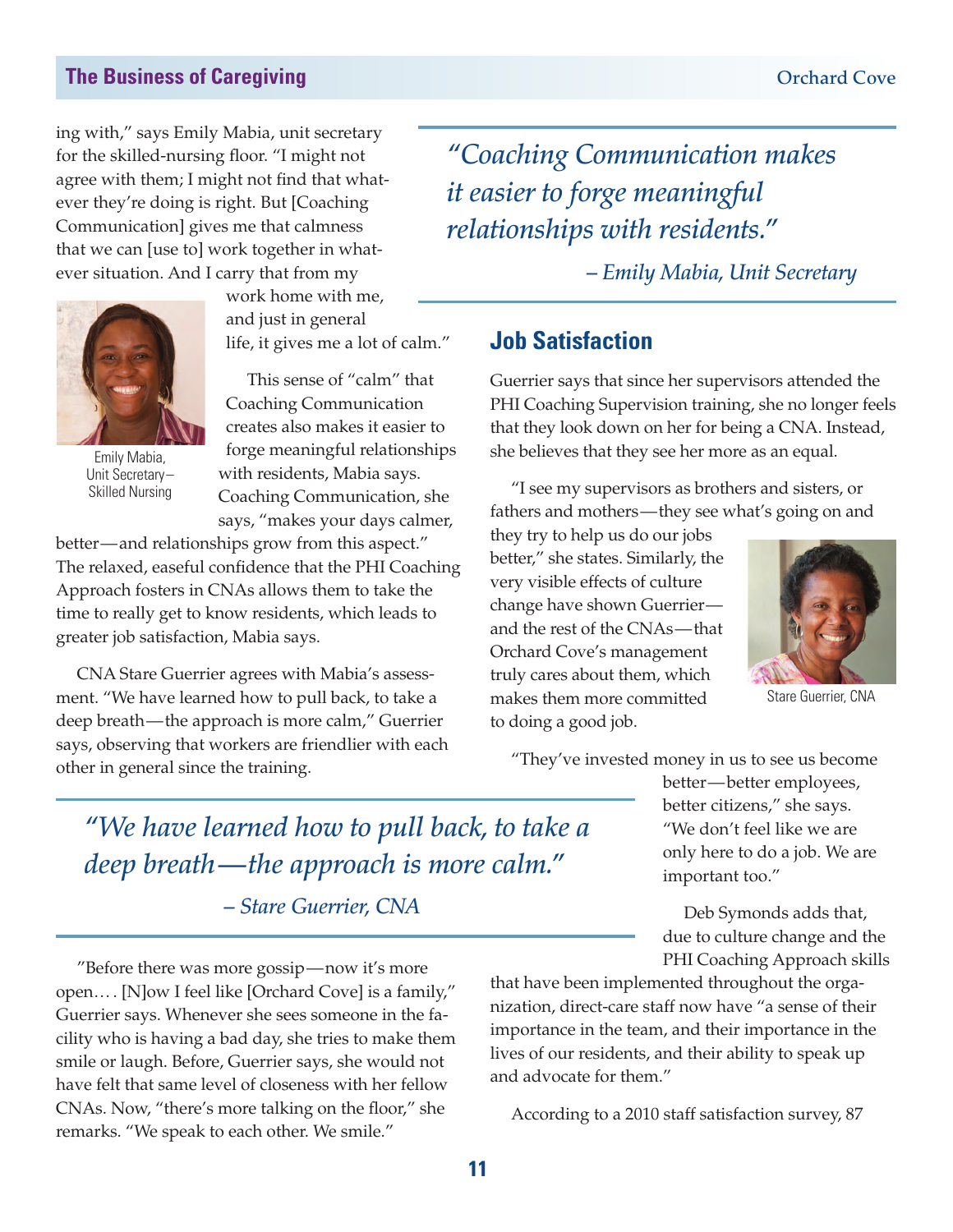

commitment has also helped Orchard Cove make significant improvements in attendance among nurses—all but one of whom works in the skilled-nursing facility—and the 36 CNAs throughout the organization. For instance, the six-month rolling average of nurse call-outs due to sickness was cut in half between January 2008 and June 2010, while the average of CNA call-outs due to sickness fell threefold over the same span.

percent of nursing staff agreed with the statement, "My supervisor informs me about issues that are important" (up from 76 percent in 2008), while 72 percent agreed with the statement "My supervisor treats me fairly" (up from 62 percent).

Symonds adds that the PHI Coaching Approach skills have been invaluable in easing the skilled-nursing floor's transition to the household model. Staff who participate in the regular household meetings frequently make use of Coaching Communication skills such as active listening, paraphrasing, and withholding judgment.

### **Improvement in Attendance**

Orchard Cove's commitment to culture change—and to the PHI Coaching Approach—has not only improved staff morale. This



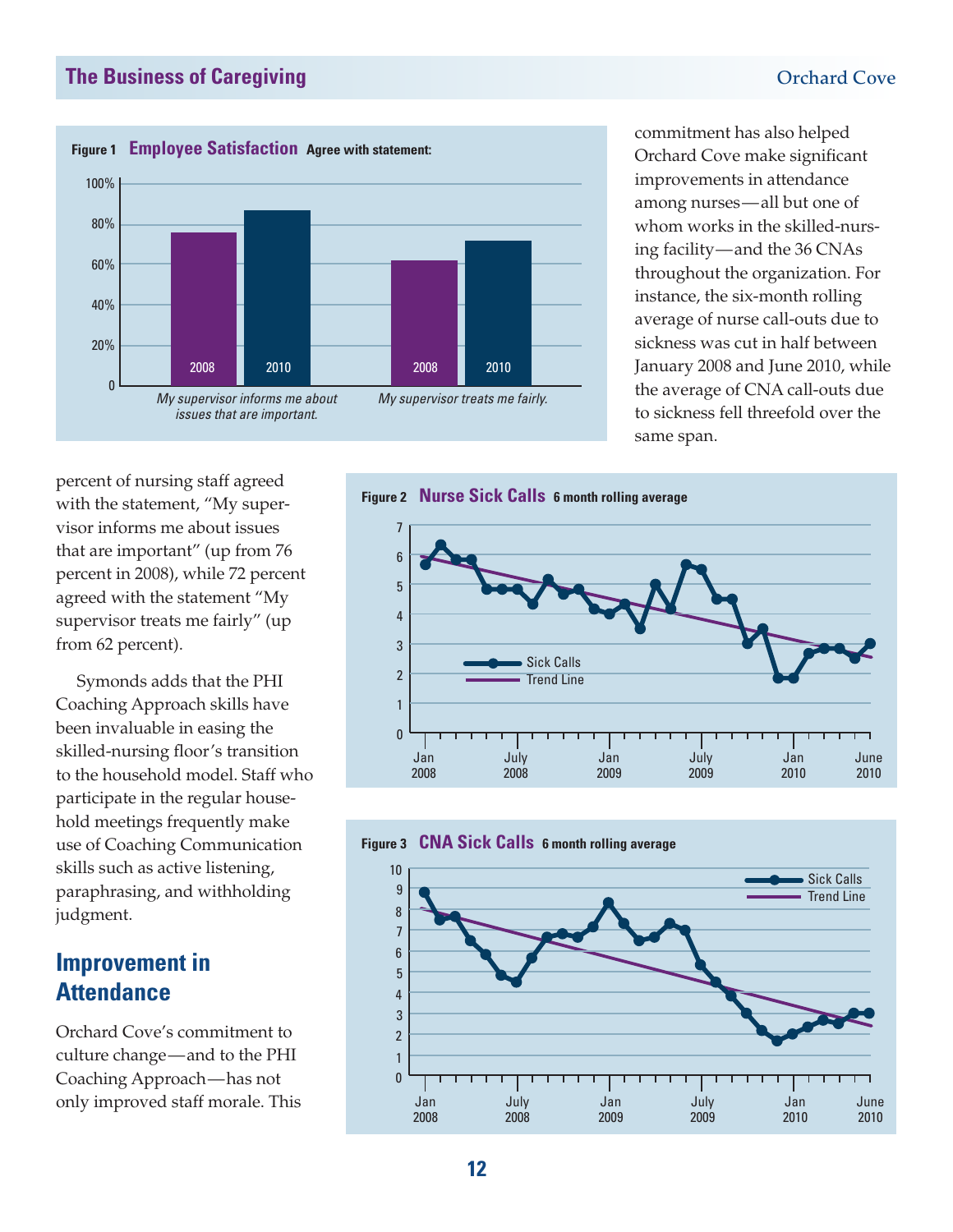This saves the organization money in replacement costs, while also ensuring greater consistency of care for residents.

*Research shows that culture change initiatives can lead to measurable improvements in the quality of care.*

### **Improvement in Resident Care**

In addition to facilitating a friendlier working environment and greater empowerment for CNAs, culture

change and the PHI Coaching Approach have also improved the quality of care received by Orchard Cove's nursing facility residents, says Human Resources Director Jim Quinn.

Thanks to Coaching Communication skills such as active listening, asking openended questions, and paraphrasing, CNAs are "better able to communicate the needs or the issues of residents," Quinn says. "And because of PHI Coaching Supervision, CNAs are more confident when approaching their supervisors with concerns or questions," he adds.

Research shows that culture change initiatives, quality training, good communication, and consistent assignment can lead to measurable improvements in the quality of care in nursing homes.<sup>4</sup>

Hollings notes his commitment to tracking outcomes throughout Orchard Cove's culture change journey: "If you can't measure it,"

he observes, "you can't prove to me you're making a difference." Some of those measurable outcomes include:

> **Reduction in Pressure Ulcers.** The percentage of high-risk residents reported with pressure ulcers fell below the national average in 2008, trended downward for the next two years, and reached zero between March and July 2010. (See figure 4.)

### **Reduction in Urinary Tract Infections.**

Residents reported with a urinary tract infection showed a downward trend, reaching zero in July 2010. (See figure 5.)



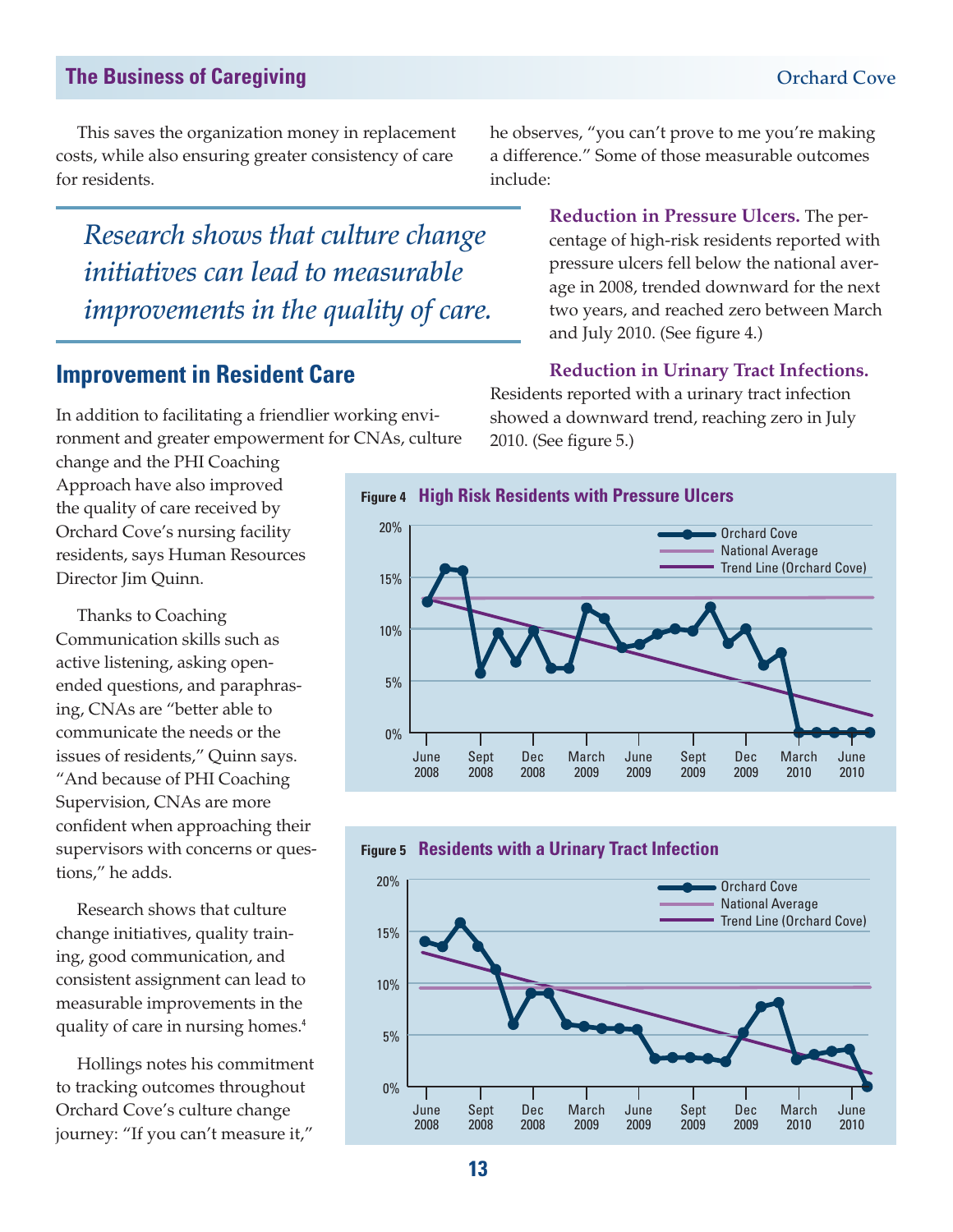

**Reduction in Falls.** Between June 2008 and July 2010, prevalence of falls decreased from more than 25 percent to around 7.5 percent. (See Figure 6.)

**Other Improvements in Resident Care.**

Additional positive outcomes for Orchard Cove's skilled-nursing floor residents include:

- The percentage of residents who were receiving nine or more medications declined from 61 percent in 2008 to 40 percent in July 2010, well under the national average of 70 percent.
- The percentage of residents becoming more anxious or depressed decreased from nearly 20 percent to just over 10 percent over the same time span.
- No residents were reported as needing more help performing their activities of daily living in July 2010, compared with 45 percent who needed increased help in September 2008.

### **Supporting Direct-Care Workers is Key**

CNAs provide an estimated 70 to 80 percent of the hands-on care in nursing homes and thus have the

greatest opportunity to interact with residents and to observe changes in status. Research also shows that organizational practices that reward CNAs and provide them with influence over resident care decisions can impact resident outcomes such as pressure ulcers and psycho-social well-being.

Orchard Cove's accomplishments are the direct result of having a more empowered frontline staff equipped with the skills to communicate effectively with co-workers and residents. Noting

that these positive outcomes show that their efforts have not been in vain, Human Resources Director Jim Quinn concludes, "Herzberg's theories of motivation have come true: Treat someone with respect, recognize their efforts, and appreciate them, and boy, employees really respond."

## **Lessons learned**

### **Overcoming Resistance**

The biggest challenge that the Orchard Cove leadership faced in implementing culture change and the PHI Coaching Approach was simply getting workers excited about participating.

*Organizational practices that provide CNAs with influence over resident-care decisions can impact resident outcomes.* 

> "There was a lot of nervousness and resistance in the beginning of the process," says Quinn, one of the four Coaching Supervision trainers. "When we found some resistance, we used our Coaching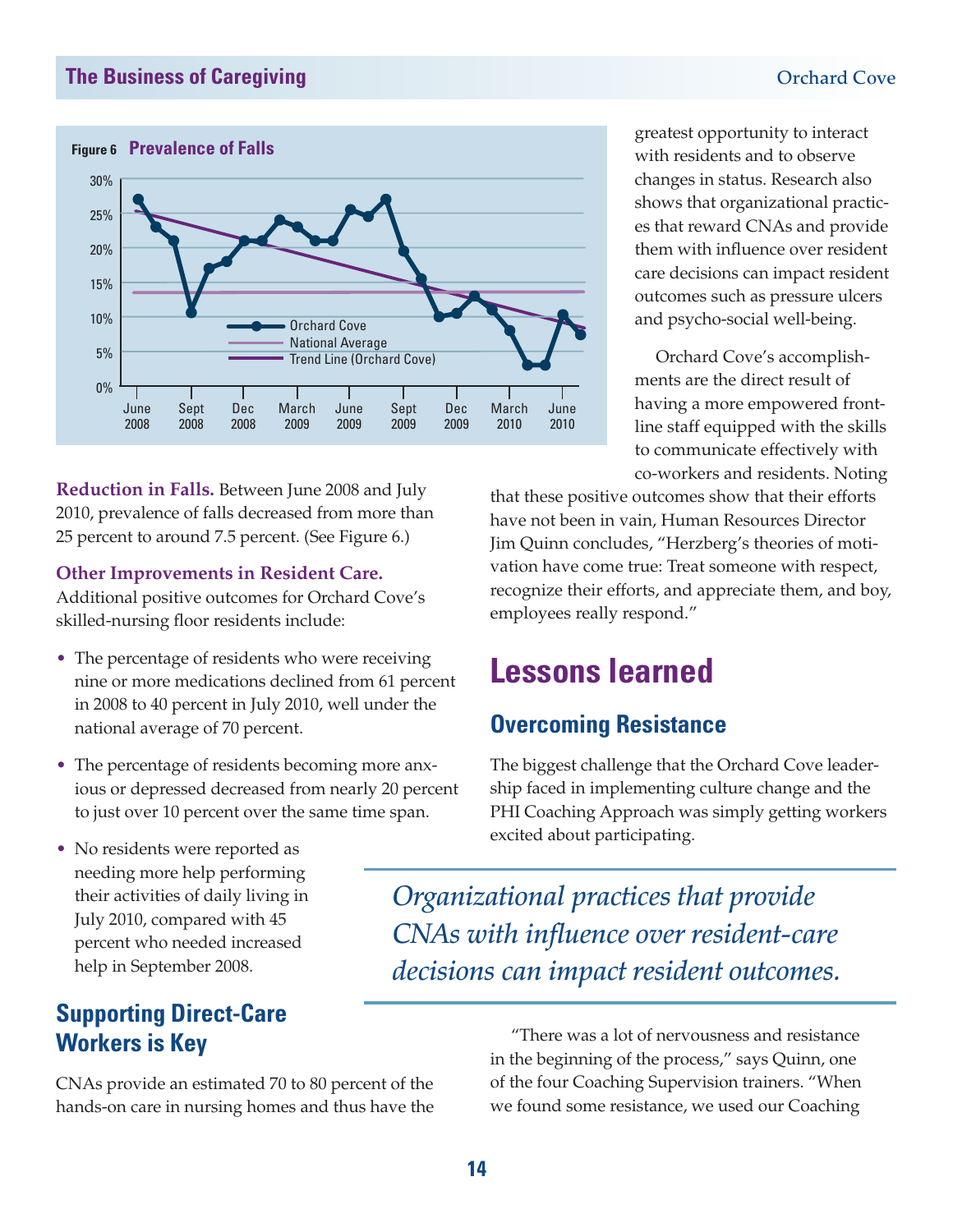Communication [skills] to find out why…and we found that a lot of people were just nervous: they didn't know what to expect; they were afraid we'd embarrass them; they were afraid they wouldn't be able to measure up or perform well. But I think after the first few trainings, word got

committed to it."



around that these were actually fun, that [trainees] enjoyed the training, and we had less resistance."

Resistance to change was also successfully overcome due to the support of Orchard Cove's executive director, Paul Hollings. Hollings gave the changes "a big push," Quinn says, attending nearly every PHI Coaching Supervision training session himself to tell people how important the new skills were. Hollings, for his part, said that he found it crucial to emphasize that coaching training was mandatory. After the first few trainings, which were only attended by "four or five people," Hollings says he came to a realization. "Wait a second: This is a requirement!" he said. "Everybody's got to do it… . You can't be a nice guy about it; you have to say, Look, this is what we're doing, and we're

*The best way to implement widespread changes to a long-term care community is to "just do it," says Deb Symonds, Director of Nursing.*

Deb Symonds, meanwhile, says that the best way to implement widespread changes to a long-term care community is to "just do it, as Nike says… . There's no perfect time, there's no perfect way—it's just

something that you have to do. And you work through the glitches, and you come up with creative ways to get people to classes, and to support them. There's never going to be a perfect time, and I'm glad we just jumped in and did it."

### **Sustaining Change**

Another important lesson learned by Orchard Cove staff is that culture change is a constantly evolving process, and you have to be persistent and active in keeping employees abreast of every new change,

*"Coaching Communication is really the foundation for any new program." – Deb Symonds, Director of Nursing*

> even as you are introducing them at a rapid rate. As of late 2010, Orchard Cove is planning to introduce several new culture change initiatives, including fourhour Coaching Communication training sessions for residents and self-directed work teams. "And then I'll probably be out of a job, because [the CNAs] will be

> > able to handle it all themselves," says Symonds, laughing.

Overall, Orchard Cove administrators say that they are pleased with their decision to take on both organizational culture change and the PHI Coaching Approach simultaneously. Indeed, they say that each initiative has served to complement the other: Bringing in

culture change was made easier by the introduction of coaching, and vice versa. In fact, according to Symonds, who has lead the entire effort, "I think you will really find—and I really do believe this—that